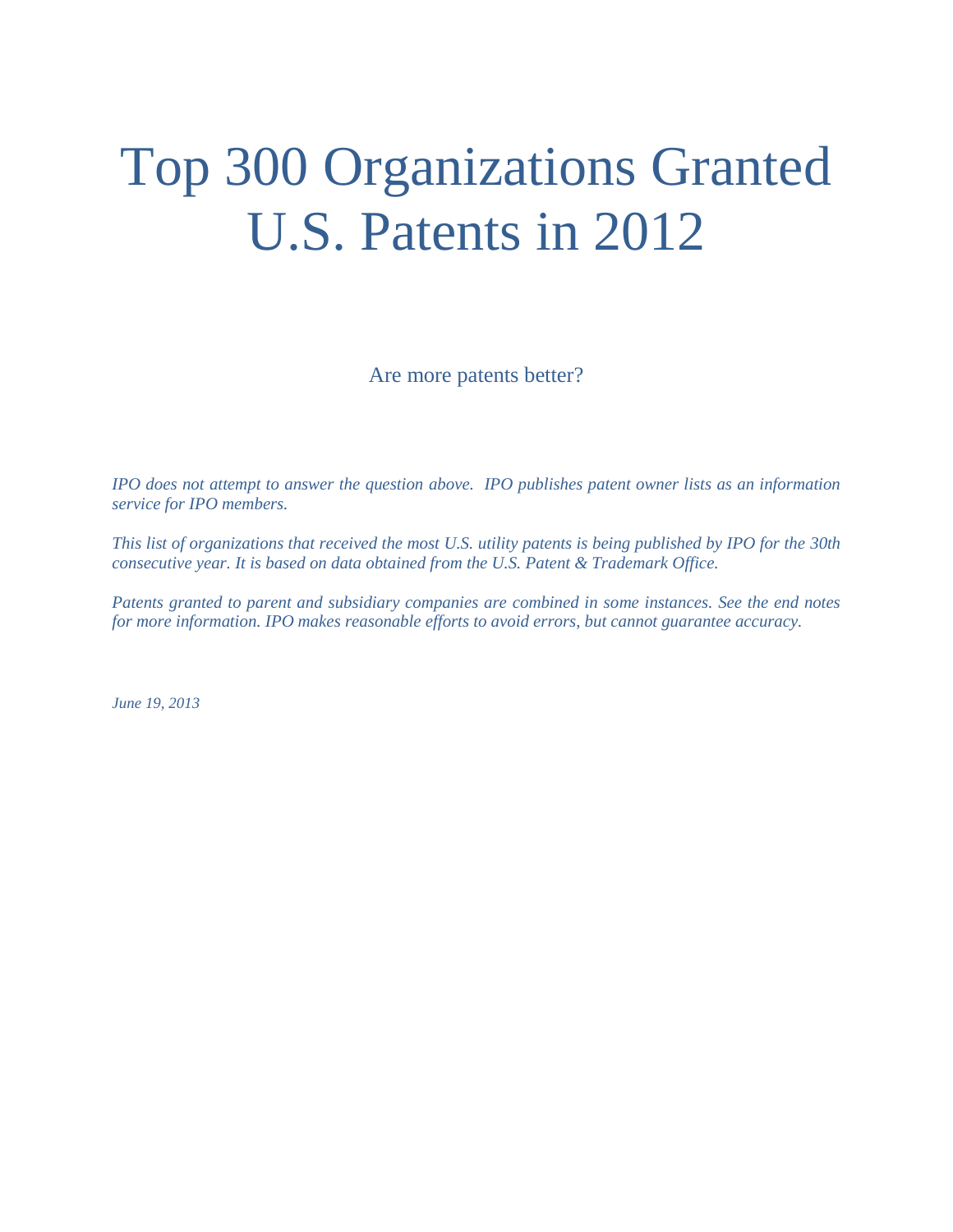# **Patent Owners Numerical Listing**

Use care in interpreting the "percent change from 2011" column. The total number of patents granted by the USPTO in 2012 was 253,155, up 12.8 percent from 2011. The percent change for an individual organization could be affected by mergers, acquisitions, divestitures, inconsistent treatment of subsidiaries in 2011 and 2012, and many other factors.

| <b>Rank</b>    | <b>Organization</b>                    | 2012<br><b>Patents</b> | <b>Percent</b><br><b>Change</b><br><b>From 2011</b> | <b>Rank</b> | <b>Organization</b>                    | 2012<br><b>Patents</b> | <b>Percent</b><br><b>Change</b><br><b>From 2011</b> |
|----------------|----------------------------------------|------------------------|-----------------------------------------------------|-------------|----------------------------------------|------------------------|-----------------------------------------------------|
| $\mathbf{1}$   | <b>International Business Machines</b> | 6,457                  | 5.0                                                 | 41          | <b>Semiconductor Energy Laboratory</b> | 861                    | 13.1                                                |
|                | Corp.                                  |                        | 3.6                                                 | 42          | Co., Ltd.<br>Medtronic Inc.            |                        |                                                     |
| $\overline{2}$ | Samsung Electronics Co., Ltd.          | 5,043                  | 59.3                                                |             |                                        | 854<br>854             | 2.5<br>8.1                                          |
| 3              | Sony Corp.                             | 3,608                  | 13.2                                                |             | Texas Instruments, Inc.                |                        | 59.1                                                |
| 4              | Canon K.K.                             | 3,307                  | 5.2                                                 | 44          | Telefonaktiebolaget LM<br>Ericsson     | 843                    |                                                     |
| 5              | Panasonic Corp.                        | 2,829                  |                                                     | 45          | Boston Scientific Corp.                | 821                    | 84.5                                                |
| 6              | Hitachi, Ltd.                          | 2,723                  | $-4.7$                                              | 46          | Hong Fu Jin Precision Industry         | 782                    | 58.0                                                |
| 7              | Microsoft Corp.                        | 2,704                  | 14.1                                                |             | (Shenzhen) Co., Ltd.                   |                        |                                                     |
| 8              | LG Electronics Inc.                    | 2,682                  | 91.0                                                | 47          | <b>Robert Bosch GmbH</b>               | 743                    | 20.8                                                |
| 9              | Toshiba Corp.                          | 2,601                  | $-2.4$                                              | 48          | Denso Corp.                            | 704                    | 11.6                                                |
| <b>10</b>      | General Electric Co.                   | 2,040                  | 20.2                                                | 49          | Mitsubishi Denki K.K.                  | 691                    | 14.2                                                |
| 11             | Siemens Corp.                          | 2,000                  | 17.8                                                | 50          | Fuji Xerox Co., Ltd.                   | 683                    | 17.4                                                |
| 12             | Fujitsu Ltd.                           | 1,923                  | 91.1                                                | 51          | Boeing Co.                             | 679                    | $-3.6$                                              |
| 13             | Toyota Jidosha K.K.                    | 1,491                  | 30.8                                                | 52          | Hynix Semiconductor Inc.               | 672                    | $-28.1$                                             |
| 14             | Qualcomm, Inc.                         | 1,471                  | 39.4                                                | 53          | Olympus Corp.                          | 659                    | 26.0                                                |
| 15             | Seiko Epson Corp.                      | 1,454                  | $-4.7$                                              | 54          | <b>Taiwan Semiconductor</b>            | 649                    | 47.8                                                |
| 16             | Hewlett-Packard Co.                    | 1,445                  | 6.3                                                 |             | Manufacturing Co., Ltd.                |                        |                                                     |
| 17             | Ricoh Co., Ltd.                        | 1,407                  | 12.9                                                | 55          | Ford Global Technologies, LLC          | 643                    | 45.5                                                |
| 18             | AT&T Corp.                             | 1,406                  | 6.1                                                 | 56          | Alcatel-Lucent                         | 636                    | $-3.6$                                              |
| 19             | General Motors Corp.                   | 1,374                  | 25.8                                                | 57          | Electronics and                        | 616                    | 22.0                                                |
| <b>20</b>      | Intel Corp.                            | 1,287                  | 3.5                                                 |             | <b>Telecommunications Research</b>     |                        |                                                     |
| 21             | Xerox Corp.                            | 1,213                  | 18.1                                                |             | Institute                              |                        |                                                     |
| 22             | Broadcom Corp.                         | 1,157                  | $-0.6$                                              | 58          | Sprint Corp.                           | 613                    | 37.8                                                |
| 23             | Google, Inc.                           | 1,151                  | 170.2                                               | 59          | <b>SAP AG</b>                          | 606                    | 11.2                                                |
| 24             | Apple, Inc.                            | 1,136                  | 68.0                                                | 60          | Nokia Corp.                            | 605                    | 3.4                                                 |
| 25             | Sharp Corp.                            | 1,097                  | 27.9                                                | 61          | Marvell International Ltd.             | 593                    | $-3.9$                                              |
| 26             | Honda Motor Co., Ltd.                  | 1,074                  | 11.5                                                | 62          | Schlumberger Technology Corp.          | 588                    | $-5.6$                                              |
| 27             | Fujifilm Corp.                         | 1,067                  | 10.8                                                | 63          | <b>Covidien AG</b>                     | 565                    | 68.2                                                |
| 28             | <b>DuPont</b>                          | 1,047                  | 15.6                                                | 64          | Western Digital Technologies,          | 556                    | 546.5                                               |
|                | Honeywell International Inc.           | 1,047                  | 4.4                                                 |             | Inc.                                   |                        |                                                     |
| 30             | NEC Corp.                              | 1,044                  | 32.2                                                | 65          | <b>BASF</b> Corp.                      | 545                    | 19.8                                                |
| 31             | Renesas Electronics Corp.              | 1,024                  | 4.1                                                 | 66          | <b>Industrial Technology Research</b>  | 540                    | 16.9                                                |
| 32             | Hon Hai Precision Ind. Co., Ltd.       | 1,014                  | 14.4                                                |             | Institute, Taiwan                      |                        |                                                     |
| 33             | Brother Kogyo K.K.                     | 1,012                  | 14.2                                                | 67          | <b>Infineon Technologies AG</b>        | 536                    | $-11.8$                                             |
| 34             | Johnson & Johnson                      | 1,000                  | 28.2                                                | 68          | Huawei Technologies Co., Ltd.          | 532                    | 49.4                                                |
| 35             | Research In Motion Ltd.                | 986                    | 48.7                                                |             | Airbus Operations S.A.S.               | 532                    | 437.4                                               |
| 36             | Cisco Technology, Inc.                 | 981                    | 0.2                                                 | 70          | Kyocera Corp.                          | 515                    | 169.6                                               |
| 37             | Oracle Corp.                           | 919                    | $-6.4$                                              | 71          | STMicroelectronics, Inc.               | 499                    | $-13.5$                                             |
| 38             | Koninklijke Philips Electronics        | 917                    | 15.8                                                | 72          | <b>Abbott Laboratories</b>             | 493                    | 17.7                                                |
|                | N.V.                                   |                        |                                                     | 73          | Procter & Gamble Co.                   | 484                    | 48.0                                                |
| 39             | Micron Technology, Inc.                | 913                    | $-4.5$                                              | 74          | Sanyo Electric Co., Ltd.               | 462                    | $-1.9$                                              |
| 40             | United Technologies Corp.              | 896                    | 52.4                                                |             | Verizon Communications Inc.            | 462                    | 74.3                                                |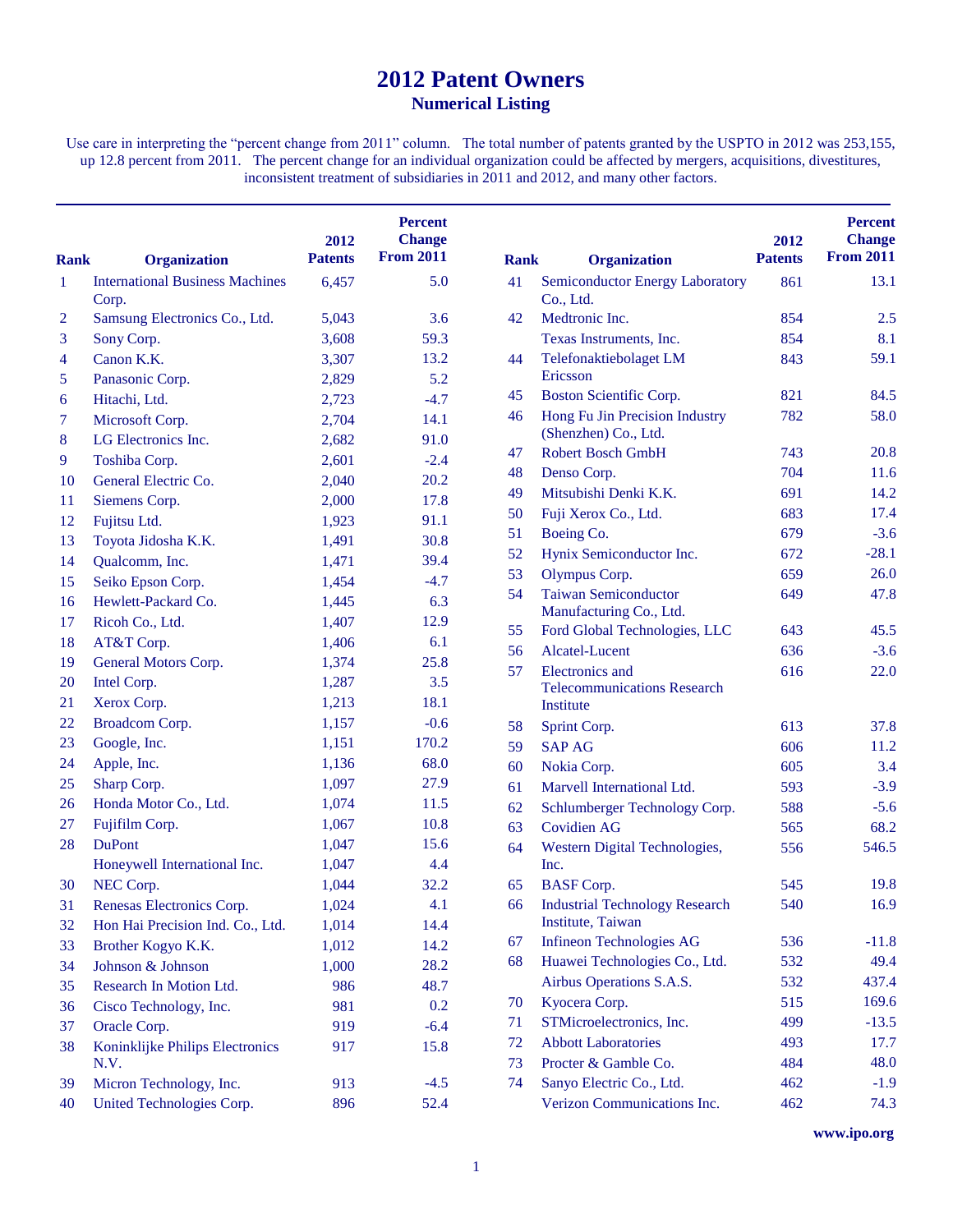| <b>Numerical Listing</b> |                                                      | <b>Percent</b> |                  |             |                                          |
|--------------------------|------------------------------------------------------|----------------|------------------|-------------|------------------------------------------|
|                          | <b>TE Connectivity</b>                               | 2012           | <b>Change</b>    |             |                                          |
| <b>Rank</b>              | <b>Organization</b>                                  | <b>Patents</b> | <b>From 2011</b> | <b>Rank</b> | <b>Organization</b>                      |
| 76                       | <b>Konica Minolta Business</b><br>Technologies, Inc. | 451            | new              |             | 120 Samsung Mobile Disp<br>Ltd.          |
| 77                       | Freescale Semiconductor, Inc.                        | 443            | $-10.7$          |             | 121 Rolls-Royce PLC                      |
| 78                       | Eastman Kodak Co.                                    | 428            | 43.6             |             | 122 Altera Corp.                         |
| 79                       | 3M Innovative Properties Co.                         | 421            | $-11.0$          |             | 123 Avaya Technology Co                  |
|                          | Tokyo Electron Ltd.                                  | 421            | $-7.7$           |             | 124 Nissan Motor Co., Ltd                |
| 81                       | Hoffmann-La Roche Inc.                               | 419            | 29.7             | 125         | Schaeffler Technologi                    |
| 82                       | Applied Materials, Inc.                              | 416            | $-7.1$           |             | Co. KG                                   |
| 83                       | Dow Chemical Co.                                     | 408            | 36.5             |             | 126 Nitto Denko Corp.                    |
| 84                       | Raytheon Co.                                         | 401            | 24.9             |             | 127 Samsung Display Co.,                 |
| 85                       | Symantec Corp.                                       | 394            | 33.6             |             | 128 Stats Chippac Ltd.                   |
|                          | AU Optronics Corp.                                   | 394            | 16.6             |             | 129 Dell Products, L.P.                  |
| 87                       | <b>TE Connectivity</b>                               | 381            | $-10.1$          |             | 130 Xilinx, Inc.                         |
| 88                       | Baker Hughes Inc.                                    | 368            | 7.9              | 131         | Mitsubishi Heavy Ind                     |
| 89                       | Seagate Technology, LLC                              | 363            | 11.0             |             | Ltd.                                     |
| 90                       | Samsung Electro-Mechanics Co.,<br>Ltd.               | 357            | 22.3             |             | 132 Commissariat a l'Ener<br>Atomique    |
|                          | University of California, The<br>Regents of          | 357            | 10.5             |             | Nike, Inc.<br>134 Illinois Tool Works In |
| 92                       | United States of America, Navy                       | 355            | 14.1             |             | Sanofi-Aventis                           |
| 93                       | NTT Docomo, Inc.                                     | 348            | 29.4             |             | 136 Shenzhen Futaihong F                 |
| 94                       | Lockheed Martin Corp.                                | 346            | 16.9             |             | Industry Co., Ltd.                       |
| 95                       | Nikon Corp.                                          | 340            | 14.9             |             | 137 Continental Automoti                 |
| 96                       | Thomson Licensing S.A.                               | 335            | 25.0             |             | 138 Massachusetts Institut               |
| 97                       | <b>EMC</b> Corp.                                     | 333            | 18.1             |             | Technology                               |
| 98                       | Adobe Systems, Inc.                                  | 332            | 13.7             |             | 139 Carl Zeiss SMT Gmbl                  |
| 99                       | Motorola-Mobility, Inc.                              | 323            | 9.1              |             | 140 WMS Gaming, Inc.                     |
| 100                      | Corning Inc.                                         | 322            | 22.9             | 141         | InterDigital Technolog                   |
| 101                      | Caterpillar Inc.                                     | 319            | $-6.2$           |             | 142 Motorola Solutions, In               |
| 102                      | Monsanto Technology, LLC                             | 318            | 35.9             |             | 143 Kimberly-Clark World                 |
|                          | 103 Novartis AG                                      | 317            | 65.1             |             | <b>Sumitomo Chemical G</b>               |
|                          | 104 Hyundai Motor Co.                                | 314            | 30.8             |             | 145 ZF Friedrichshafen, A                |
|                          | 105 Exxon Mobil Corp.                                | 308            | $-6.4$           |             | 146 ASML Netherlands B                   |
|                          | 106 LSI Corp.                                        | 307            | 37.7             |             | Casio Computer Co. I                     |
|                          | 107 NXP B.V.                                         | 306            | $-4.1$           | 148         | Elpida Memory, Inc.                      |
| 108                      | <b>Halliburton Energy Services,</b>                  | 301            | 28.6             | 149         | Deere & Co.                              |
|                          | Inc.                                                 |                |                  | 150         | <b>Silverbrook Research</b>              |
| 109                      | Invention Science Fund I, LLC                        | 298            | 65.6             |             | Yamaha Motor Co., L                      |
|                          | Samsung SDI Co., Ltd.                                | 298            | $-16.5$          |             | 152 Sumitomo Electric Inc                |
| 111                      | TDK Corp.                                            | 295            | $-11.7$          |             | Ltd.                                     |
| 112                      | Amazon Technologies, Inc.                            | 287            | 59.4             | 153         | <b>Thales</b>                            |
| 113                      | Juniper Networks, Inc.                               | 286            | 1.8              |             | 154 Okidata Corp.                        |
| 114                      | Merck & Co., Inc.                                    | 276            | $-8.6$           |             | 155 Macronix Internationa                |
| 115                      | <b>International Game Technology</b>                 | 275            | 1.1              |             | 156 Bridgestone Corp.                    |
|                          | (IGT)                                                |                |                  | 157         | <b>Stanford University</b>               |
| 116                      | Yahoo, Inc.                                          | 270            | $-18.7$          | 158         | Rambus, Inc.                             |
| 117                      | Murata Manufacturing Co., Ltd.                       | 267            | 42.8             |             | 159 Yamaha Corp.                         |
|                          | Nvidia Corp.                                         | 267            | 1.1              | 160         | <b>Advanced Micro Devi</b>               |
| 119                      | Mediatek Inc.                                        | 264            | 10.0             | 161         | Netapp, Inc.                             |
|                          |                                                      |                |                  | 162         | <b>Sandisk Technologies</b>              |

|             |                                                           |                | <b>Percent</b>   |
|-------------|-----------------------------------------------------------|----------------|------------------|
|             |                                                           | 2012           | <b>Change</b>    |
| <b>Rank</b> | <b>Organization</b>                                       | <b>Patents</b> | <b>From 2011</b> |
|             | 120 Samsung Mobile Display Co.,                           | 253            | $-39.5$          |
|             | Ltd.                                                      |                |                  |
| 121         | <b>Rolls-Royce PLC</b>                                    | 252            | 108.3            |
| 122         | Altera Corp.                                              | 249            | 9.2              |
| 123         | Avaya Technology Corp.                                    | 246            | 0.0              |
| 124         | Nissan Motor Co., Ltd.                                    | 244            | 28.4             |
| 125         | Schaeffler Technologies AG &<br>Co. KG                    | 242            | 36.7             |
| 126         | Nitto Denko Corp.                                         | 238            | 27.3             |
| 127         | Samsung Display Co., Ltd.                                 | 237            | new              |
| 128         | Stats Chippac Ltd.                                        | 236            | 8.3              |
| 129         | Dell Products, L.P.                                       | 234            | 3.5              |
| 130         | Xilinx, Inc.                                              | 232            | 10.5             |
| 131         | Mitsubishi Heavy Industries,<br>Ltd.                      | 224            | 58.9             |
| 132         | Commissariat a l'Energie<br>Atomique                      | 223            | 2.3              |
|             | Nike, Inc.                                                | 223            | 26.7             |
| 134         | Illinois Tool Works Inc.                                  | 222            | $-10.1$          |
|             | Sanofi-Aventis                                            | 222            | 9.9              |
| 136         | <b>Shenzhen Futaihong Precision</b><br>Industry Co., Ltd. | 219            | 92.1             |
| 137         | <b>Continental Automotive GmbH</b>                        | 218            | 92.9             |
| 138         | Massachusetts Institute of<br>Technology                  | 216            | 35.0             |
| 139         | Carl Zeiss SMT GmbH                                       | 213            | 169.6            |
| 140         | WMS Gaming, Inc.                                          | 210            | new              |
| 141         | InterDigital Technology Corp.                             | 209            | 22.2             |
| 142         | Motorola Solutions, Inc.                                  | 205            | 118.1            |
| 143         | Kimberly-Clark Worldwide, Inc.                            | 204            | 2.0              |
|             | Sumitomo Chemical Co., Ltd.                               | 204            | 12.7             |
| 145         | ZF Friedrichshafen, AG                                    | 197            | 40.7             |
| 146         | <b>ASML</b> Netherlands B.V.                              | 196            | 7.7              |
|             | Casio Computer Co. Ltd.                                   | 196            | 10.1             |
| 148         | Elpida Memory, Inc.                                       | 195            | $-6.7$           |
| 149         | Deere & Co.                                               | 191            | $-3.0$           |
| 150         | Silverbrook Research Pty. Ltd.                            | 189            | $-76.7$          |
|             | Yamaha Motor Co., Ltd.                                    | 189            | 3.3              |
| 152         | Sumitomo Electric Industries,<br>Ltd.                     | 188            | 0.0              |
| 153         | <b>Thales</b>                                             | 187            | 81.6             |
| 154         | Okidata Corp.                                             | 186            | 47.6             |
| 155         | Macronix International Co., Ltd.                          | 185            | $-14.4$          |
| 156         | Bridgestone Corp.                                         | 183            | $-9.0$           |
| 157         | <b>Stanford University</b>                                | 182            | 19.0             |
| 158         | Rambus, Inc.                                              | 181            | 98.9             |
| 159         | Yamaha Corp.                                              | 179            | $-7.7$           |
| 160         | Advanced Micro Devices, Inc.                              | 178            | $-4.8$           |
| 161         | Netapp, Inc.                                              | 177            | $-9.2$           |
| 162         | Sandisk Technologies Inc.                                 | 175            | $-49.7$          |
|             |                                                           |                |                  |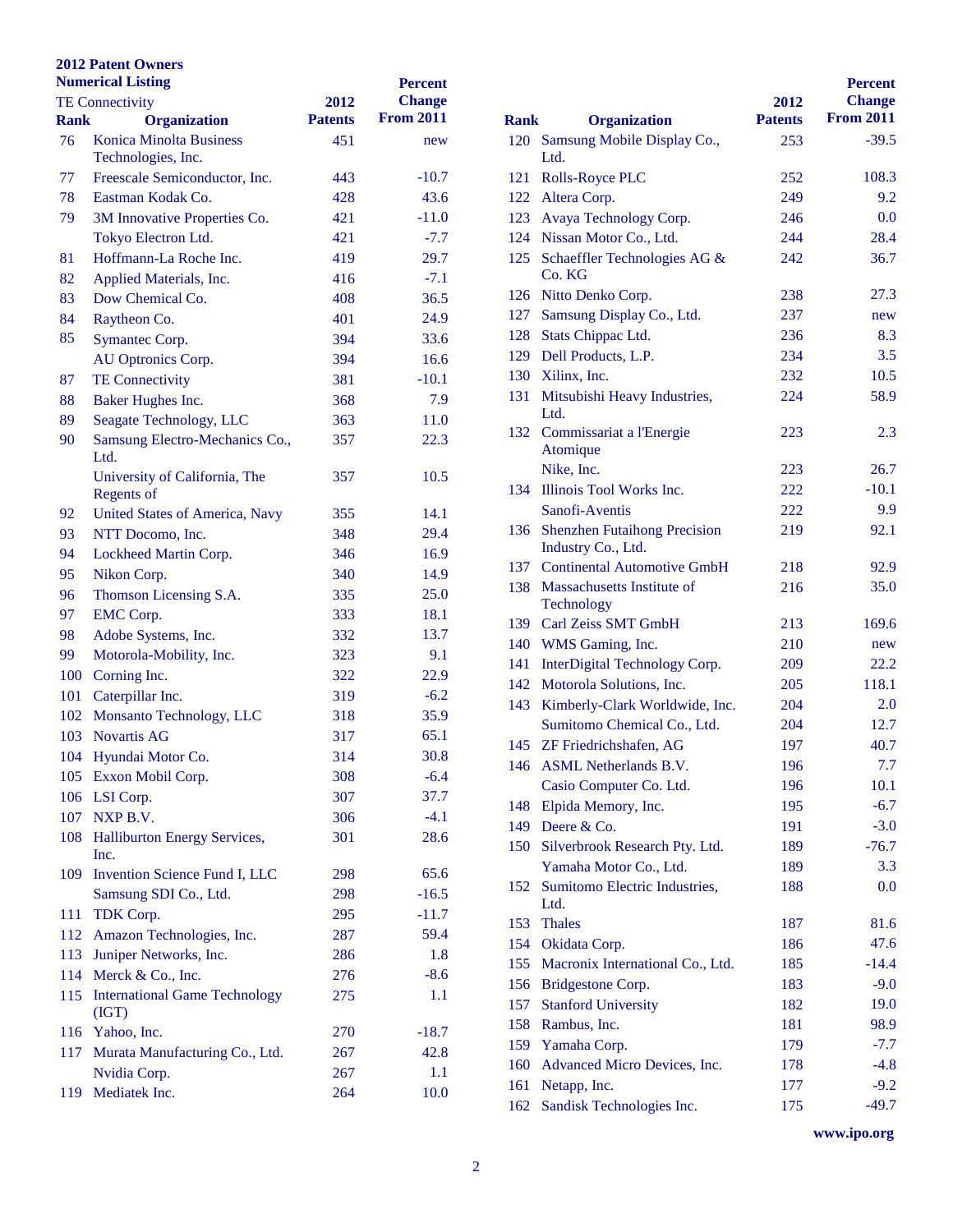|             | <b>Numerical Listing</b>                     | 2012           | <b>Percent</b><br><b>Change</b> |      |                                                   |
|-------------|----------------------------------------------|----------------|---------------------------------|------|---------------------------------------------------|
| <b>Rank</b> | <b>Organization</b>                          | <b>Patents</b> | <b>From 2011</b>                | Rank | <b>Organization</b>                               |
|             | 163 Fraunhofer-Gesellschaft Zur              | 174            | 31.8                            |      | California Institute of                           |
|             | Foerderung Der Angewandten                   |                |                                 |      | Technology                                        |
|             | Forschung E.V.                               |                |                                 | 207  | Daikin Industries Ltd.                            |
|             | 164 Chimei-Innolux Corp.                     | 172            | 52.2                            |      | Kao Corp.                                         |
|             | Red Hat, Inc.                                | 172            | 65.4                            | 209  | Shell Oil Co.                                     |
|             | United States of America, Army               | 172            | 34.4                            |      | 210 United States of Amer                         |
| 167         | Rohm Co., Ltd.                               | 171            | $-17.8$                         |      | <b>Department of Health</b><br><b>Services</b>    |
| 168         | Sharp Laboratories of America,               | 170            | $-13.7$                         |      |                                                   |
|             | Inc.                                         |                |                                 |      | 211 Aisin Seiki K.K.                              |
|             | 169 GlaxoSmithKline LLC                      | 168            | 17.5                            |      | <b>American Express Tra</b><br>Services Co., Inc. |
|             | 170 Shin Etsu Chemical Co., Ltd.             | 167            | 16.8                            |      | Eaton Corp.                                       |
|             | Stanley Black & Decker, Inc.                 | 167            | $-0.6$                          |      | 214 Merck Patent GmbH                             |
|             | 172 Bank of America Corp.                    | 165            | new                             |      | 215 Fu Zhun Precision Ind                         |
| 173         | Analog Devices, Inc.                         | 164            | 28.1                            |      | (Shenzhen) Co., Ltd.                              |
|             | Globalfoundries Inc.                         | 164            | 5.8                             |      | Hoya Corp.                                        |
|             | LAM Research Corp.                           | 164            | 47.7                            |      | Semiconductor Comp                                |
|             | 176 Chunghwa Picture Tubes, Ltd.             | 161            | new                             |      | Industries, LLC                                   |
| 177         | <b>Cook Medical Technologies</b>             | 160            | 70.2                            |      | 218 Asahi Glass Co., Ltd.                         |
|             | LLC                                          |                |                                 |      | HTC Corp.                                         |
|             | Funai Electric Co., Ltd.                     | 160            | $-20.8$                         |      | 220 Tessera Technologies,                         |
| 179         | Seiko Instruments Inc.                       | 159            | 22.3                            |      | <b>Universal Entertainme</b>                      |
|             | 180 Cadence Design Systems, Inc.             | 157            | 15.4                            |      | 222 Himax Technologies I                          |
| 181         | Chevron Corp.                                | 156            | $-8.2$                          |      | 223 Marvell World Trade                           |
|             | Pfizer Inc.                                  | 156            | 2.0                             |      | 224 Dongbu Hitek Co., Ltd                         |
| 183         | Saint-Gobain                                 | 155            | new                             |      | 225 National Taiwan Univ                          |
|             | Wisconsin Alumni Research                    | 155            | 7.6                             |      | 226 Agilent Technologies,                         |
|             | Foundation                                   |                |                                 |      | Harris Corp.                                      |
|             | 185 Acushnet Co.                             | 153            | 0.0                             |      | NGK Insulators Ltd.                               |
|             | Lexmark International, Inc.                  | 153            | 3.4                             |      | <b>Nuance Communicati</b>                         |
|             | 187 BAE Systems Inc.                         | 150            | $-15.3$                         |      | 230 Accenture LLP                                 |
|             | Jtekt Corp.                                  | 150            | 20.0                            |      | Intuit, Inc.                                      |
|             | NTN Corp.                                    | 150            | 30.4                            |      | <b>Rockwell Automation</b>                        |
|             | 190 Cypress Semiconductor Corp.              | 149            | 8.8                             |      | Technologies, Inc.                                |
|             | <b>Tsinghua University</b>                   | 149            | 43.3                            | 233  | <b>Bristol-Myers Squibb</b>                       |
| 192         | <b>Bayer Cropscience AG</b>                  | 148            | 80.5                            | 234  | <b>Symbol Technologies</b>                        |
|             | Rockstar Bidco L.P.                          | 148            | new                             |      | 235 Showa Denko K.K.                              |
|             | 194 Aisin Aw Co., Ltd.                       | 143            | 53.8                            |      | 236 Pioneer Corp.                                 |
|             | Pacesetter, Inc.                             | 143            | 24.3                            |      | <b>United Services Autor</b>                      |
|             | 196 Societe Nationale d'Etude et de          | 142            | 30.3                            |      | Association (USAA)                                |
|             | <b>Construction de Moteurs</b><br>d'Aviation |                |                                 |      | 238 Delta Electronics Inc.                        |
|             |                                              |                |                                 |      | Konami Digital Entert                             |
|             | 197 Ibiden Co., Ltd.                         | 141            | 2.9                             |      | Co., Ltd.                                         |
|             | Synopsys Inc.                                | 141            | 0.7                             | 240  | Air Liquide Corp.                                 |
|             | <b>University of Texas</b>                   | 141            | 12.8                            | 241  | Cheng Uei Precision I                             |
| <b>200</b>  | Ebay Inc.                                    | 139            | 26.4                            |      | Ltd.                                              |
| 201         | Whirlpool Corp.                              | 138            | $-2.8$                          |      | Cree, Inc.                                        |
| 202         | Nintendo Co., Ltd.                           | 137            | 50.5                            |      | Dai Nippon Printing O                             |
|             | Realtek Semiconductor Corp.                  | 137            | 31.7                            |      | Disney Enterprises, In                            |
|             | United Microelectronics Corp.                | 137            | 16.1                            |      | <b>Spansion LLC</b>                               |
| 205         | Agere Systems Inc.                           | 136            | $-18.6$                         |      |                                                   |

| Rank |                                                                                  | 2012<br><b>Patents</b> | <b>Percent</b><br><b>Change</b><br><b>From 2011</b> |
|------|----------------------------------------------------------------------------------|------------------------|-----------------------------------------------------|
|      | <b>Organization</b>                                                              |                        |                                                     |
|      | California Institute of<br>Technology                                            | 136                    | 22.5                                                |
| 207  | Daikin Industries Ltd.                                                           | 135                    | 55.5                                                |
|      | Kao Corp.                                                                        | 135                    | $-4.3$                                              |
| 209  | Shell Oil Co.                                                                    | 134                    | 5.5                                                 |
|      | 210 United States of America,<br>Department of Health & Human<br><b>Services</b> | 131                    | $-13.8$                                             |
|      | 211 Aisin Seiki K.K.                                                             | 130                    | 31.3                                                |
|      | <b>American Express Travel Related</b><br>Services Co., Inc.                     | 130                    | 18.2                                                |
|      | Eaton Corp.                                                                      | 130                    | 6.6                                                 |
|      | 214 Merck Patent GmbH                                                            | 129                    | $-1.5$                                              |
|      | 215 Fu Zhun Precision Industry<br>(Shenzhen) Co., Ltd.                           | 127                    | $-13.6$                                             |
|      | Hoya Corp.                                                                       | 127                    | $-29.4$                                             |
|      | <b>Semiconductor Components</b><br>Industries, LLC                               | 127                    | 27.0                                                |
| 218  | Asahi Glass Co., Ltd.                                                            | 126                    | 29.9                                                |
|      | HTC Corp.                                                                        | 126                    | new                                                 |
| 220  | Tessera Technologies, Inc.                                                       | 125                    | 48.8                                                |
|      | Universal Entertainment Corp.                                                    | 125                    | new                                                 |
| 222  | Himax Technologies Ltd.                                                          | 124                    | 30.5                                                |
| 223  | Marvell World Trade Ltd.                                                         | 124                    | new                                                 |
| 224  | Dongbu Hitek Co., Ltd.                                                           | 123                    | $-46.1$                                             |
| 225  | <b>National Taiwan University</b>                                                | 122                    | 34.1                                                |
| 226  | Agilent Technologies, Inc.                                                       | 121                    | 5.2                                                 |
|      | Harris Corp.                                                                     | 121                    | 1.7                                                 |
|      | <b>NGK</b> Insulators Ltd.                                                       | 121                    | $-4.7$                                              |
|      | Nuance Communications, Inc.                                                      | 121                    | 17.5                                                |
| 230  | <b>Accenture LLP</b>                                                             | 120                    | $-5.5$                                              |
|      | Intuit, Inc.<br><b>Rockwell Automation</b>                                       | 120                    | 2.6                                                 |
|      | Technologies, Inc.                                                               | 120                    | $-20.0$                                             |
| 233  | Bristol-Myers Squibb Co.                                                         | 119                    | 17.8                                                |
| 234  | Symbol Technologies, Inc.                                                        | 118                    | 14.6                                                |
| 235  | Showa Denko K.K.                                                                 | 117                    | $-7.1$                                              |
| 236  | Pioneer Corp.                                                                    | 116                    | $-27.0$                                             |
|      | <b>United Services Automobile</b><br>Association (USAA)                          | 116                    | 13.7                                                |
| 238  | Delta Electronics Inc.                                                           | 115                    | $-18.4$                                             |
|      | Konami Digital Entertainment<br>Co., Ltd.                                        | 115                    | new                                                 |
| 240  | Air Liquide Corp.                                                                | 114                    | new                                                 |
| 241  | Cheng Uei Precision Industry Co.,<br>Ltd.                                        | 113                    | 2.7                                                 |
|      | Cree, Inc.                                                                       | 113                    | $-5.0$                                              |
|      | Dai Nippon Printing Co. Ltd.                                                     | 113                    | $-8.9$                                              |
|      | Disney Enterprises, Inc.                                                         | 113                    | new                                                 |
|      | <b>Spansion LLC</b>                                                              | 113                    | $-26.6$                                             |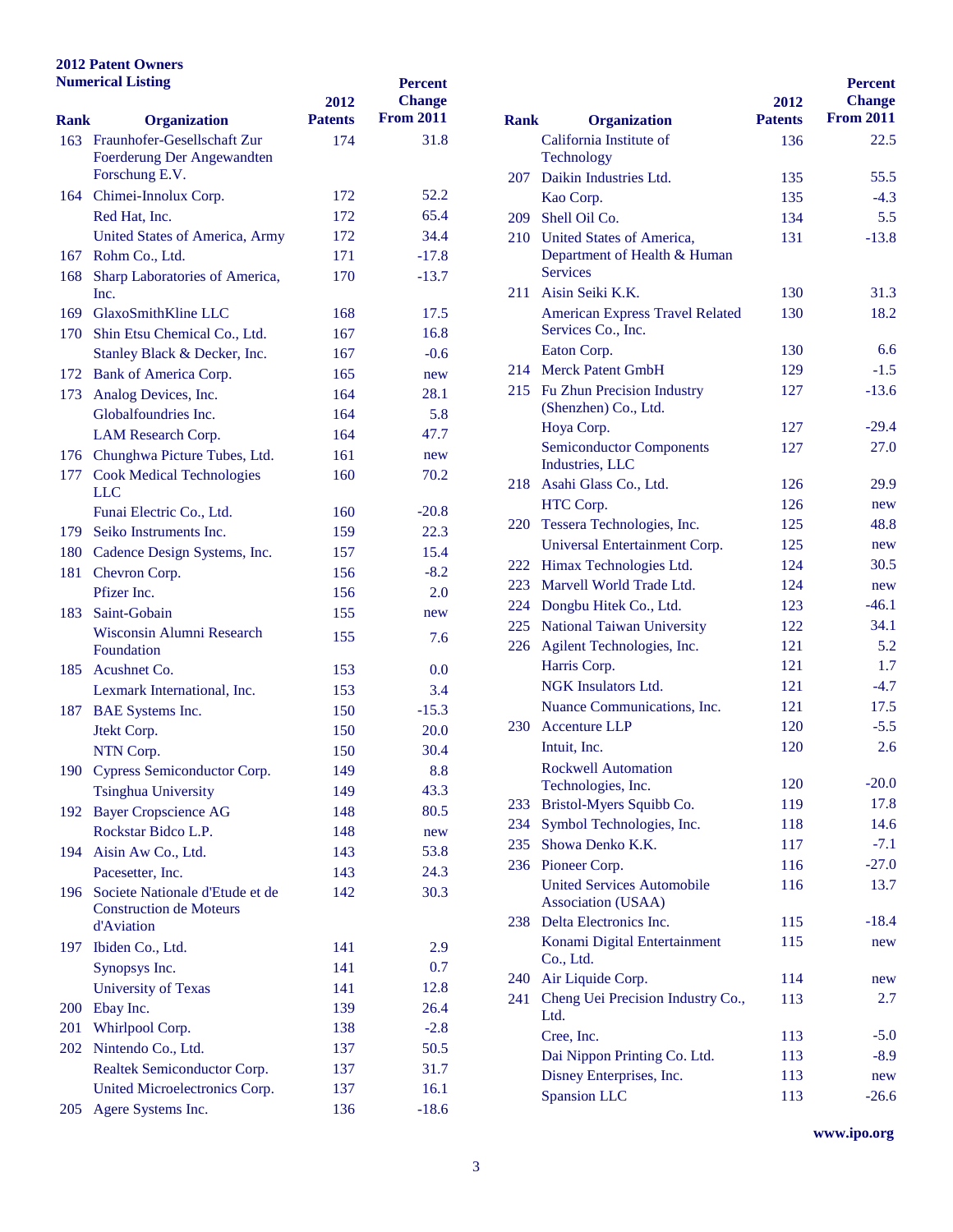|             | <b>Numerical Listing</b>                                                      | 2012           | <b>Percent</b><br><b>Change</b> |      |                               |
|-------------|-------------------------------------------------------------------------------|----------------|---------------------------------|------|-------------------------------|
| <b>Rank</b> | <b>Organization</b>                                                           | <b>Patents</b> | <b>From 2011</b>                | Rank | <b>Organization</b>           |
|             | 246 Kobe Steel, Ltd.                                                          | 112            | 23.1                            |      | 288 Astrazeneca AB            |
| 247         | <b>Advantest Corp.</b>                                                        | 111            | $-6.7$                          |      | <b>MStar Semiconductor</b>    |
|             | Allergan, Inc.                                                                | 111            | $-15.3$                         |      | Sandia Corp.                  |
|             | Chi Mei Communication Systems,                                                | 111            | 19.4                            |      | 291 OKI Electric Industry     |
|             | Inc.                                                                          |                |                                 |      | Omron Corp.                   |
|             | Delphi Technologies, Inc.                                                     | 111            | $-20.1$                         |      | <b>Sumitomo Wiring Sys</b>    |
| 251         | NGK Spark Plug Co., Ltd.                                                      | 110            | new                             |      | 294 Evonik Degussa Gmb        |
|             | 252 Becton, Dickinson and Co.                                                 | 108            | new                             |      | Headway Technologie           |
| 253         | Citrix Systems, Inc.                                                          | 107            | new                             |      | 296 Bally Gaming, Inc.        |
|             | 254 Rockwell Collins, Inc.                                                    | 106            | 8.2                             |      | <b>Henkel KGAA</b>            |
|             | VMware, Inc.                                                                  | 106            | new                             |      | <b>Sabic Innovative Plast</b> |
|             | 256 Fairchild Semiconductor Corp.                                             | 105            | $-2.8$                          |      | Toray Industries Inc.         |
|             | Shimadzu Corp.                                                                | 105            | new                             |      | 300 Oki Semiconductor C       |
|             | Shinko Electric Industries Co.,<br>Ltd.                                       | 105            | 1.0                             |      |                               |
|             | The Math Works, Inc.                                                          | 105            | 6.1                             |      |                               |
|             | United States of America,<br>National Aeronautics and Space<br>Administration | 105            | $-1.9$                          |      |                               |
|             | Yazaki Corp.                                                                  | 105            | $-2.8$                          |      |                               |
| 262         | Mitsubishi Electric Research<br>Laboratories, Inc.                            | 104            | new                             |      |                               |
| 263         | Amgen, Inc.                                                                   | 102            | $-22.1$                         |      |                               |
|             | Fuji Electric Co., Ltd.                                                       | 102            | new                             |      |                               |
|             | 265 Alstom Technology Ltd.                                                    | 101            | 1.0                             |      |                               |
|             | Asustek Computer Inc.                                                         | 101            | 16.1                            |      |                               |
|             | ZTE Corp.                                                                     | 101            | new                             |      |                               |
|             | 268 Intersil Americas Inc.                                                    | 100            | new                             |      |                               |
| 269         | <b>Empire Technology Development</b><br><b>LLC</b>                            | 99             | new                             |      |                               |
|             | 270 Futurewei Technologies, Inc.                                              | 98             | new                             |      |                               |
|             | L'Oreal S.A.                                                                  | 98             | $-33.3$                         |      |                               |
|             | National Semiconductor Corp.                                                  | 98             | $-43.0$                         |      |                               |
|             | 273 Bosch Siemens Hausgerate<br>GmbH                                          | 97             | 14.1                            |      |                               |
|             | DSM IP Assets B.V.                                                            | 97             | new                             |      |                               |
|             | Porsche AG                                                                    | 97             | 22.8                            |      |                               |
|             | University of Michigan                                                        | 97             | 22.8                            |      |                               |
| 277         | ARM Ltd.                                                                      | 96             | $-8.6$                          |      |                               |
|             | Digimarc Corp.                                                                | 96             | $-8.6$                          |      |                               |
|             | Novatek Microelectronics Corp.                                                | 96             | new                             |      |                               |
|             | Vertex Pharmaceuticals, Inc.                                                  | 96             | new                             |      |                               |
| 281         | <b>CNH</b> America LLC                                                        | 95             | $-11.2$                         |      |                               |
|             | Konica Minolta Opto, Inc.                                                     | 95             | new                             |      |                               |
| 283         | Atmel Corp.                                                                   | 94             | 16.0                            |      |                               |
|             | Baxter International Inc.                                                     | 94             | $-10.5$                         |      |                               |
| 285         | Centre National de la Recherche<br>Scientifique - CNRS                        | 93             | $-1.1$                          |      |                               |
|             | <b>France Telecom</b>                                                         | 93             | new                             |      |                               |
|             | Omnivision Technologies Inc.                                                  | 93             | new                             |      |                               |
|             |                                                                               |                |                                 |      |                               |

| Rank | <b>Organization</b>                    | 2012<br><b>Patents</b> | <b>Percent</b><br><b>Change</b><br><b>From 2011</b> |
|------|----------------------------------------|------------------------|-----------------------------------------------------|
| 288  | Astrazeneca AB                         | 92                     | $-15.6$                                             |
|      | <b>MStar Semiconductor, Inc.</b>       | 92                     | new                                                 |
|      | Sandia Corp.                           | 92                     | new                                                 |
| 291  | <b>OKI</b> Electric Industry Co., Ltd. | 91                     | $-42.0$                                             |
|      | Omron Corp.                            | 91                     | new                                                 |
|      | Sumitomo Wiring Systems, Ltd.          | 91                     | new                                                 |
| 294  | Evonik Degussa GmbH                    | 90                     | $-7.2$                                              |
|      | Headway Technologies, Inc.             | 90                     | 11.1                                                |
| 296  | Bally Gaming, Inc.                     | 89                     | new                                                 |
|      | <b>Henkel KGAA</b>                     | 89                     | new                                                 |
|      | Sabic Innovative Plastics, IP BV       | 89                     | 2.3                                                 |
|      | Toray Industries Inc.                  | 89                     | new                                                 |
| 300  | Oki Semiconductor Co., Ltd.            | 88                     | new                                                 |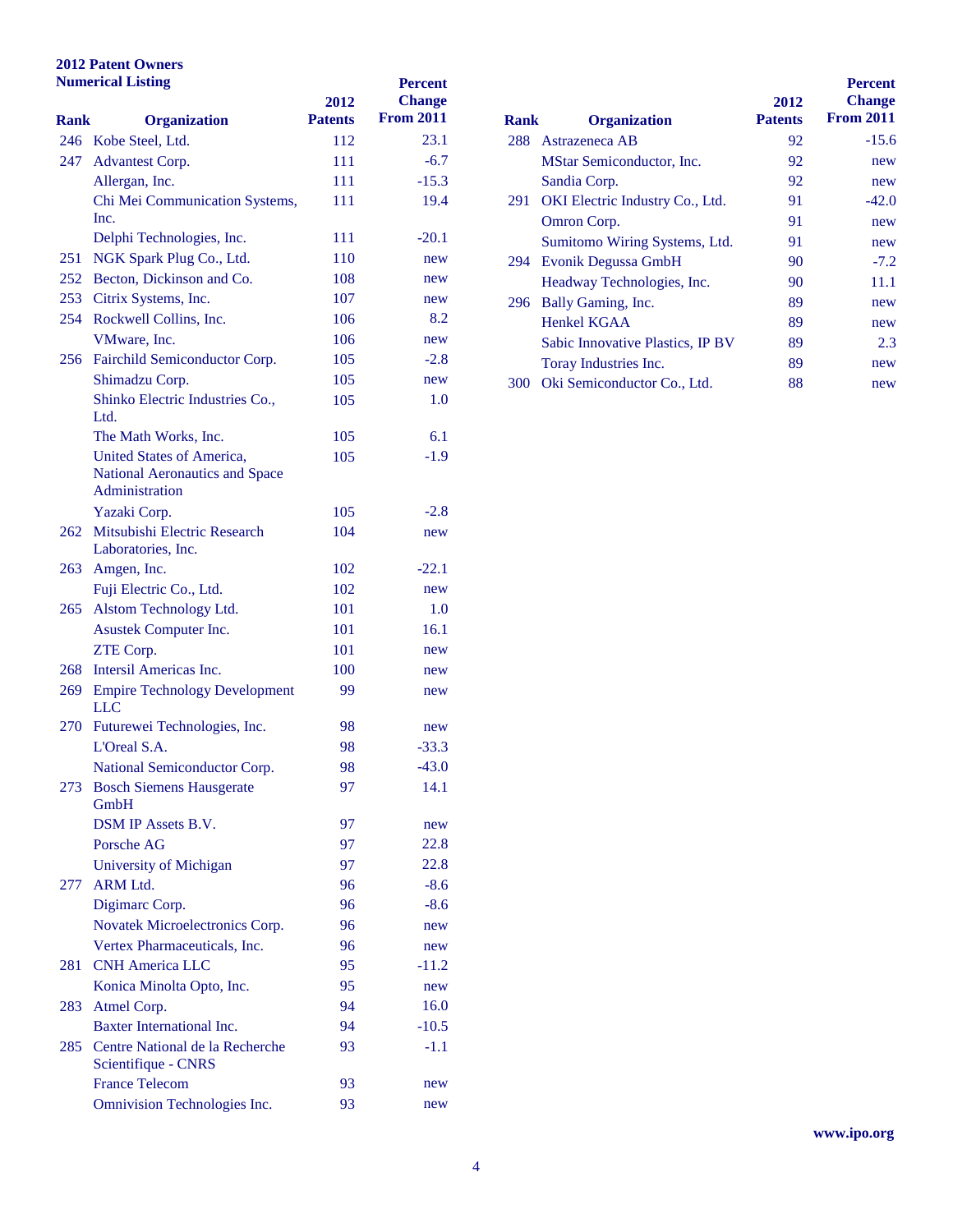# **Patent Owners Alphabetical Listing**

Use care in interpreting the "percent change from 2011" column. The total number of patents granted by the USPTO in 2012 was 253,155, up 12.8 percent from 2011. The percent change for an individual organization could be affected by mergers, acquisitions, divestitures, inconsistent treatment of subsidiaries in 2011 and 2012, and many other factors.

| <b>Rank</b> | <b>Organization</b>                    | 2012<br><b>Patents</b> | <b>Percent</b><br><b>Change</b><br><b>From 2011</b> | <b>Rank</b> | <b>Organization</b>                                    | 2012<br><b>Patents</b> | <b>Percent</b><br><b>Change</b><br><b>From 2011</b> |
|-------------|----------------------------------------|------------------------|-----------------------------------------------------|-------------|--------------------------------------------------------|------------------------|-----------------------------------------------------|
| 79          | 3M Innovative Properties Co.           | 421                    | $-11.0$                                             | 51          | Boeing Co.                                             | 679                    | $-3.6$                                              |
| 72          | <b>Abbott Laboratories</b>             | 493                    | 17.7                                                | 273         | <b>Bosch Siemens Hausgerate</b>                        | 97                     | 14.1                                                |
| 230         | <b>Accenture LLP</b>                   | 120                    | $-5.5$                                              |             | GmbH                                                   |                        |                                                     |
| 185         | Acushnet Co.                           | 153                    | 0.0                                                 | 45          | Boston Scientific Corp.                                | 821                    | 84.5                                                |
| 98          | Adobe Systems, Inc.                    | 332                    | 13.7                                                | 156         | <b>Bridgestone Corp.</b>                               | 183                    | $-9.0$                                              |
| 160         | Advanced Micro Devices, Inc.           | 178                    | $-4.8$                                              | 233         | Bristol-Myers Squibb Co.                               | 119                    | 17.8                                                |
| 247         | <b>Advantest Corp.</b>                 | 111                    | $-6.7$                                              | 22          | Broadcom Corp.                                         | 1,157                  | $-0.6$                                              |
| 205         | Agere Systems Inc.                     | 136                    | $-18.6$                                             | 33          | Brother Kogyo K.K.                                     | 1,012                  | 14.2                                                |
| 226         | Agilent Technologies, Inc.             | 121                    | 5.2                                                 | 180         | Cadence Design Systems, Inc.                           | 157                    | 15.4                                                |
| 240         | Air Liquide Corp.                      | 114                    | new                                                 | 205         | California Institute of                                | 136                    | 22.5                                                |
| 68          | Airbus Operations S.A.S.               | 532                    | 437.4                                               |             | Technology                                             |                        |                                                     |
| 194         | Aisin Aw Co., Ltd.                     | 143                    | 53.8                                                | 4           | Canon K.K.                                             | 3,307                  | 13.2                                                |
| 211         | Aisin Seiki K.K.                       | 130                    | 31.3                                                | 139         | Carl Zeiss SMT GmbH                                    | 213                    | 169.6                                               |
| 56          | Alcatel-Lucent                         | 636                    | $-3.6$                                              | 146         | Casio Computer Co. Ltd.                                | 196                    | 10.1                                                |
| 247         | Allergan, Inc.                         | 111                    | $-15.3$                                             | 101         | Caterpillar Inc.                                       | 319                    | $-6.2$                                              |
| 265         | Alstom Technology Ltd.                 | 101                    | 1.0                                                 | 285         | Centre National de la Recherche<br>Scientifique - CNRS | 93                     | $-1.1$                                              |
| 122         | Altera Corp.                           | 249                    | 9.2                                                 | 241         | Cheng Uei Precision Industry Co.,                      | 113                    | 2.7                                                 |
| 112         | Amazon Technologies, Inc.              | 287                    | 59.4                                                |             | Ltd.                                                   |                        |                                                     |
| 211         | <b>American Express Travel Related</b> | 130                    | 18.2                                                | 181         | Chevron Corp.                                          | 156                    | $-8.2$                                              |
|             | Services Co., Inc.                     |                        |                                                     | 247         | Chi Mei Communication Systems,                         | 111                    | 19.4                                                |
| 263         | Amgen, Inc.                            | 102                    | $-22.1$                                             |             | Inc.                                                   |                        |                                                     |
| 173         | Analog Devices, Inc.                   | 164                    | 28.1                                                | 164         | Chimei-Innolux Corp.                                   | 172                    | 52.2                                                |
| 24          | Apple, Inc.                            | 1,136                  | 68                                                  | 176         | Chunghwa Picture Tubes, Ltd.                           | 161                    | new                                                 |
| 82          | Applied Materials, Inc.                | 416                    | $-7.1$                                              | 36          | Cisco Technology, Inc.                                 | 981                    | 0.2                                                 |
| 277         | <b>ARM Ltd.</b>                        | 96                     | $-8.6$                                              | 253         | Citrix Systems, Inc.                                   | 107                    | new                                                 |
| 218         | Asahi Glass Co., Ltd.                  | 126                    | 29.9                                                | 281         | <b>CNH America LLC</b>                                 | 95                     | $-11.2$                                             |
| 146         | <b>ASML</b> Netherlands B.V.           | 196                    | 7.7                                                 | 132         | Commissariat a l'Energie                               | 223                    | 2.3                                                 |
| 288         | Astrazeneca AB                         | 92                     | $-15.6$                                             |             | Atomique                                               |                        |                                                     |
| 265         | Asustek Computer Inc.                  | 101                    | 16.1                                                | 137         | <b>Continental Automotive GmbH</b>                     | 218                    | 92.9                                                |
| 18          | AT&T Corp.                             | 1,406                  | 6.1                                                 | 177         | <b>Cook Medical Technologies</b><br><b>LLC</b>         | 160                    | 70.2                                                |
| 283         | Atmel Corp.                            | 94                     | 16.0                                                | 100         | Corning Inc.                                           | 322                    | 22.9                                                |
| 85          | AU Optronics Corp.                     | 394                    | 16.6                                                | 63          | Covidien                                               | 565                    | 68.2                                                |
| 123         | Avaya Technology Corp.                 | 246                    | 0.0                                                 | 241         | Cree, Inc.                                             | 113                    | $-5.0$                                              |
| 187         | <b>BAE</b> Systems Inc.                | 150                    | $-15.3$                                             | 190         | Cypress Semiconductor Corp.                            | 149                    | 8.8                                                 |
| 88          | Baker Hughes Inc.                      | 368                    | 7.9                                                 | 241         | Dai Nippon Printing Co. Ltd.                           | 113                    | $-8.9$                                              |
| 296         | Bally Gaming, Inc.                     | 89                     | new                                                 | 207         | Daikin Industries Ltd.                                 | 135                    | 5.5                                                 |
| 172         | Bank of America Corp.                  | 165                    | new                                                 | 149         | Deere & Co.                                            | 191                    | $-3.0$                                              |
| 65          | <b>BASF</b> Corp.                      | 545                    | 19.8                                                | 129         | Dell Products, L.P.                                    | 234                    | 3.5                                                 |
| 283         | <b>Baxter International Inc.</b>       | 94                     | $-10.5$                                             | 247         | Delphi Technologies, Inc.                              | 111                    | $-20.1$                                             |
| 192         | <b>Bayer Cropscience AG</b>            | 148                    | 80.5                                                | 238         | Delta Electronics Inc.                                 | 115                    | $-18.4$                                             |
| 252         | Becton, Dickinson and Co.              | 108                    | new                                                 |             |                                                        |                        |                                                     |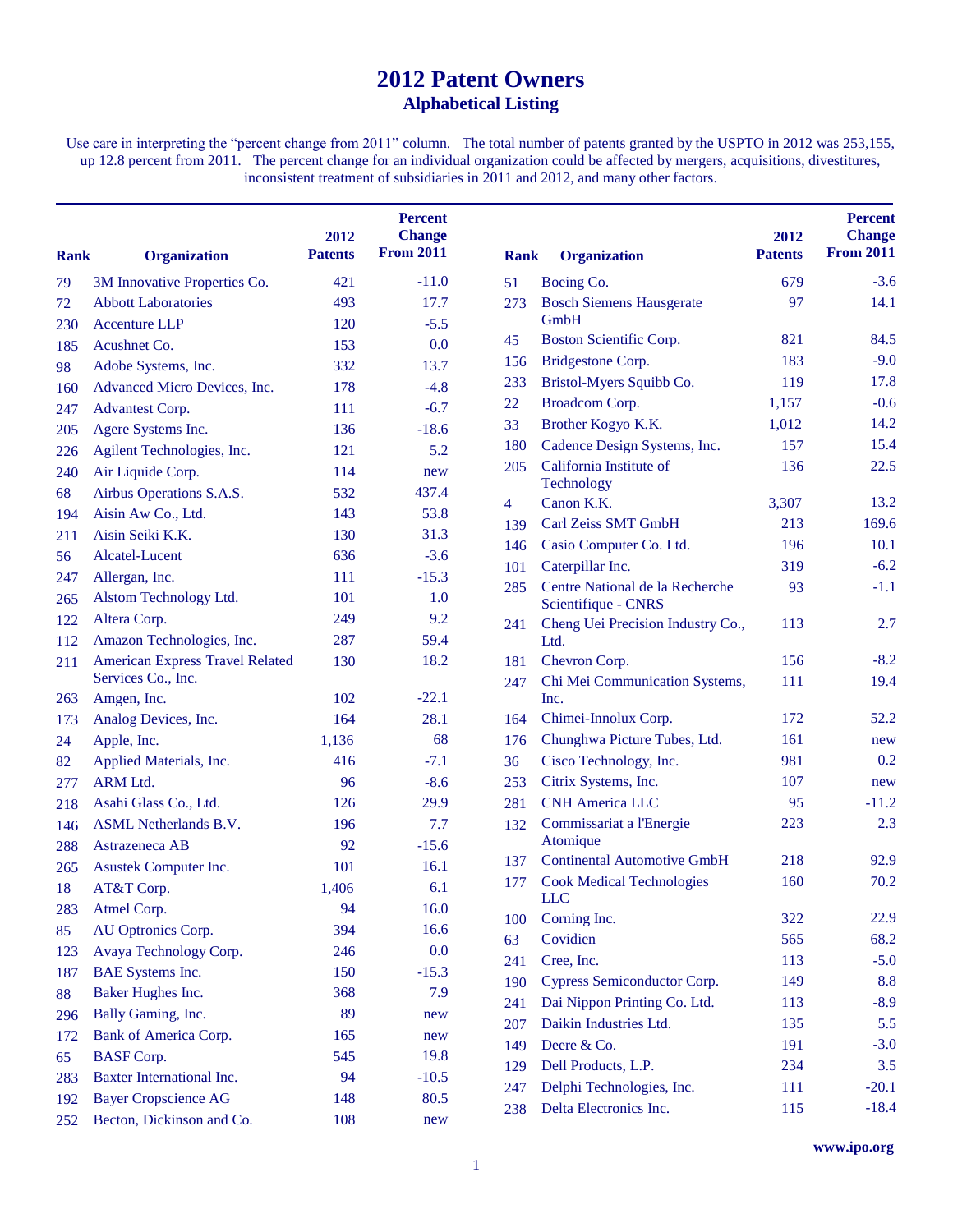#### **Patent Owners Alphabetical Listing**

| <b>Alphabetical Listing</b> |                                                 | 2012           | <b>Percent</b><br><b>Change</b> |              |                                                     |
|-----------------------------|-------------------------------------------------|----------------|---------------------------------|--------------|-----------------------------------------------------|
| Rank                        | <b>Organization</b>                             | <b>Patents</b> | <b>From 2011</b>                | <b>Rank</b>  | <b>Organization</b>                                 |
| 48                          | Denso Corp.                                     | 704            | 11.6                            | 26           | Honda Motor Co., Ltd.                               |
| 277                         | Digimarc Corp.                                  | 96             | $-8.6$                          | 28           | Honeywell Internationa                              |
| 241                         | Disney Enterprises, Inc.                        | 113            | new                             | 46           | Hong Fu Jin Precision I                             |
| 224                         | Dongbu Hitek Co., Ltd.                          | 123            | $-46.1$                         |              | (Shenzhen) Co., Ltd.                                |
| 83                          | Dow Chemical Co.                                | 408            | 36.5                            | 215          | Hoya Corp.                                          |
| 273                         | DSM IP Assets B.V.                              | 97             | new                             | 218          | HTC Corp.                                           |
| 28                          | <b>DuPont</b>                                   | 1,047          | 15.6                            | 68           | Huawei Technologies C                               |
| 78                          | Eastman Kodak Co.                               | 428            | 43.6                            | 52           | Hynix Semiconductor I                               |
| 211                         | Eaton Corp.                                     | 130            | 6.6                             | 104          | Hyundai Motor Co.                                   |
| 200                         | Ebay Inc.                                       | 139            | 26.4                            | 197          | Ibiden Co., Ltd.                                    |
| 57                          | <b>Electronics</b> and                          | 616            | 22.0                            | 134          | <b>Illinois Tool Works Inc</b>                      |
|                             | <b>Telecommunications Research</b><br>Institute |                |                                 | 66           | <b>Industrial Technology F</b><br>Institute, Taiwan |
| 148                         | Elpida Memory, Inc.                             | 195            | $-6.7$                          | 67           | Infineon Technologies                               |
| 97                          | <b>EMC</b> Corp.                                | 333            | 18.1                            | 20           | Intel Corp.                                         |
| 269                         | <b>Empire Technology Development</b>            | 99             | new                             | 141          | <b>InterDigital Technology</b>                      |
|                             | LLC                                             |                |                                 | $\mathbf{1}$ | <b>International Business N</b>                     |
| 294                         | <b>Evonik Degussa GmbH</b>                      | 90             | $-7.2$                          |              | Corp.                                               |
| 105                         | Exxon Mobil Corp.                               | 308            | $-6.4$                          | 115          | <b>International Game Tec</b>                       |
| 256                         | Fairchild Semiconductor Corp.                   | 105            | $-2.8$                          |              | (IGT)                                               |
| 55                          | Ford Global Technologies, LLC                   | 643            | 45.5                            | 268          | Intersil Americas Inc.                              |
| 285                         | <b>France Telecom</b>                           | 93             | new                             | 230          | Intuit, Inc.                                        |
| 163                         | Fraunhofer-Gesellschaft Zur                     | 174            | 31.8                            | 109          | <b>Invention Science Fund</b>                       |
|                             | Foerderung Der Angewandten                      |                |                                 | 34           | Johnson & Johnson                                   |
|                             | Forschung E.V.                                  |                |                                 | 187          | Jtekt Corp.                                         |
| 77                          | Freescale Semiconductor, Inc.                   | 443            | $-10.7$                         | 113          | Juniper Networks, Inc.                              |
| 215                         | Fu Zhun Precision Industry                      | 127            | $-13.6$                         | 207          | Kao Corp.                                           |
|                             | (Shenzhen) Co., Ltd.                            |                |                                 | 143          | Kimberly-Clark Worldv                               |
| 263                         | Fuji Electric Co., Ltd.                         | 102            | new                             | 246          | Kobe Steel, Ltd.                                    |
| 50                          | Fuji Xerox Co., Ltd.                            | 683            | 17.4                            | 238          | Konami Digital Enterta                              |
| 27                          | Fujifilm Corp.                                  | 1,067          | 10.8                            |              | Co., Ltd.                                           |
| 12                          | Fujitsu Ltd.                                    | 1,923          | 9.1                             | 76           | Konica Minolta Busines                              |
| 177                         | Funai Electric Co., Ltd.                        | 160            | $-20.8$                         |              | Technologies, Inc.<br>Konica Minolta Opto, I        |
| 270                         | Futurewei Technologies, Inc.                    | 98             | new                             | 281          |                                                     |
| 10                          | General Electric Co.                            | 2,040          | 20.2                            | 38           | Koninklijke Philips Ele<br>N.V.                     |
| 19                          | General Motors Corp.                            | 1,374          | 25.8                            | 70           | Kyocera Corp.                                       |
| 169                         | GlaxoSmithKline LLC                             | 168            | 17.5                            | 173          | LAM Research Corp.                                  |
| 173                         | Globalfoundries Inc.                            | 164            | 5.8                             | 185          | Lexmark International,                              |
| 23                          | Google, Inc.                                    | 1,151          | 170.2                           | 8            | LG Electronics Inc.                                 |
| 108                         | Halliburton Energy Services,                    | 301            | 28.6                            | 94           | Lockheed Martin Corp.                               |
|                             | Inc.                                            |                |                                 | 270          | L'Oreal S.A.                                        |
| 226                         | Harris Corp.                                    | 121            | 1.7                             | 106          | LSI Corp.                                           |
| 294                         | Headway Technologies, Inc.                      | 90             | 11.1                            |              | Macronix International                              |
| 296                         | <b>Henkel KGAA</b>                              | 89             | new                             | 155          |                                                     |
| 16                          | Hewlett-Packard Co.                             | 1,445          | 6.3                             | 61           | Marvell International L                             |
| 222                         | Himax Technologies Ltd.                         | 124            | 30.5                            | 222          | Marvell World Trade L                               |
| 6                           | Hitachi, Ltd.                                   | 2,723          | $-4.7$                          | 138          | <b>Massachusetts Institute</b><br>Technology        |
| 81                          | Hoffmann-La Roche Inc.                          | 419            | 29.7                            | 119          | Mediatek Inc.                                       |
| 32                          | Hon Hai Precision Ind. Co., Ltd.                | 1,014          | 14.4                            |              |                                                     |

|             |                                                            |                | <b>Percent</b>   |
|-------------|------------------------------------------------------------|----------------|------------------|
|             |                                                            | 2012           | <b>Change</b>    |
| <b>Rank</b> | <b>Organization</b>                                        | <b>Patents</b> | <b>From 2011</b> |
| 26          | Honda Motor Co., Ltd.                                      | 1,074          | 11.5             |
| 28          | Honeywell International Inc.                               | 1,047          | 4.4              |
| 46          | Hong Fu Jin Precision Industry<br>(Shenzhen) Co., Ltd.     | 782            | 58.0             |
| 215         | Hoya Corp.                                                 | 127            | $-29.4$          |
| 218         | HTC Corp.                                                  | 126            | new              |
| 68          | Huawei Technologies Co., Ltd.                              | 532            | 49.4             |
| 52          | Hynix Semiconductor Inc.                                   | 672            | $-28.1$          |
| 104         | Hyundai Motor Co.                                          | 314            | 30.8             |
| 197         | Ibiden Co., Ltd.                                           | 141            | 2.9              |
| 134         | Illinois Tool Works Inc.                                   | 222            | $-10.1$          |
| 66          | <b>Industrial Technology Research</b><br>Institute, Taiwan | 540            | 16.9             |
| 67          | <b>Infineon Technologies AG</b>                            | 536            | $-11.8$          |
| 20          | Intel Corp.                                                | 1,287          | 3.5              |
| 141         | InterDigital Technology Corp.                              | 209            | 22.2             |
| 1           | <b>International Business Machines</b><br>Corp.            | 6,457          | 5.0              |
| 115         | <b>International Game Technology</b><br>(IGT)              | 275            | 1.1              |
| 268         | Intersil Americas Inc.                                     | 100            | new              |
| 230         | Intuit, Inc.                                               | 120            | 2.6              |
| 109         | Invention Science Fund I, LLC                              | 298            | 65.6             |
| 34          | Johnson & Johnson                                          | 1,000          | 28.2             |
| 187         | Jtekt Corp.                                                | 150            | 20.0             |
| 113         | Juniper Networks, Inc.                                     | 286            | 1.8              |
| 207         | Kao Corp.                                                  | 135            | $-4.3$           |
| 143         | Kimberly-Clark Worldwide, Inc.                             | 204            | 2.0              |
| 246         | Kobe Steel, Ltd.                                           | 112            | 23.1             |
| 238         | Konami Digital Entertainment<br>Co., Ltd.                  | 115            | new              |
| 76          | <b>Konica Minolta Business</b><br>Technologies, Inc.       | 451            | new              |
| 281         | Konica Minolta Opto, Inc.                                  | 95             | new              |
| 38          | Koninklijke Philips Electronics<br>N.V.                    | 917            | 15.8             |
| 70          | Kyocera Corp.                                              | 515            | 169.6            |
| 173         | LAM Research Corp.                                         | 164            | 47.7             |
| 185         | Lexmark International, Inc.                                | 153            | 3.4              |
| 8           | LG Electronics Inc.                                        | 2,682          | 91.0             |
| 94          | Lockheed Martin Corp.                                      | 346            | 16.9             |
| 270         | L'Oreal S.A.                                               | 98             | $-33.3$          |
| 106         | LSI Corp.                                                  | 307            | 37.7             |
| 155         | Macronix International Co., Ltd.                           | 185            | $-14.4$          |
| 61          | Marvell International Ltd.                                 | 593            | $-3.9$           |
| 222         | Marvell World Trade Ltd.                                   | 124            | new              |
| 138         | Massachusetts Institute of                                 | 216            | 35.0             |
|             | Technology                                                 |                |                  |
| 119         | Mediatek Inc.                                              | 264            | 10.0             |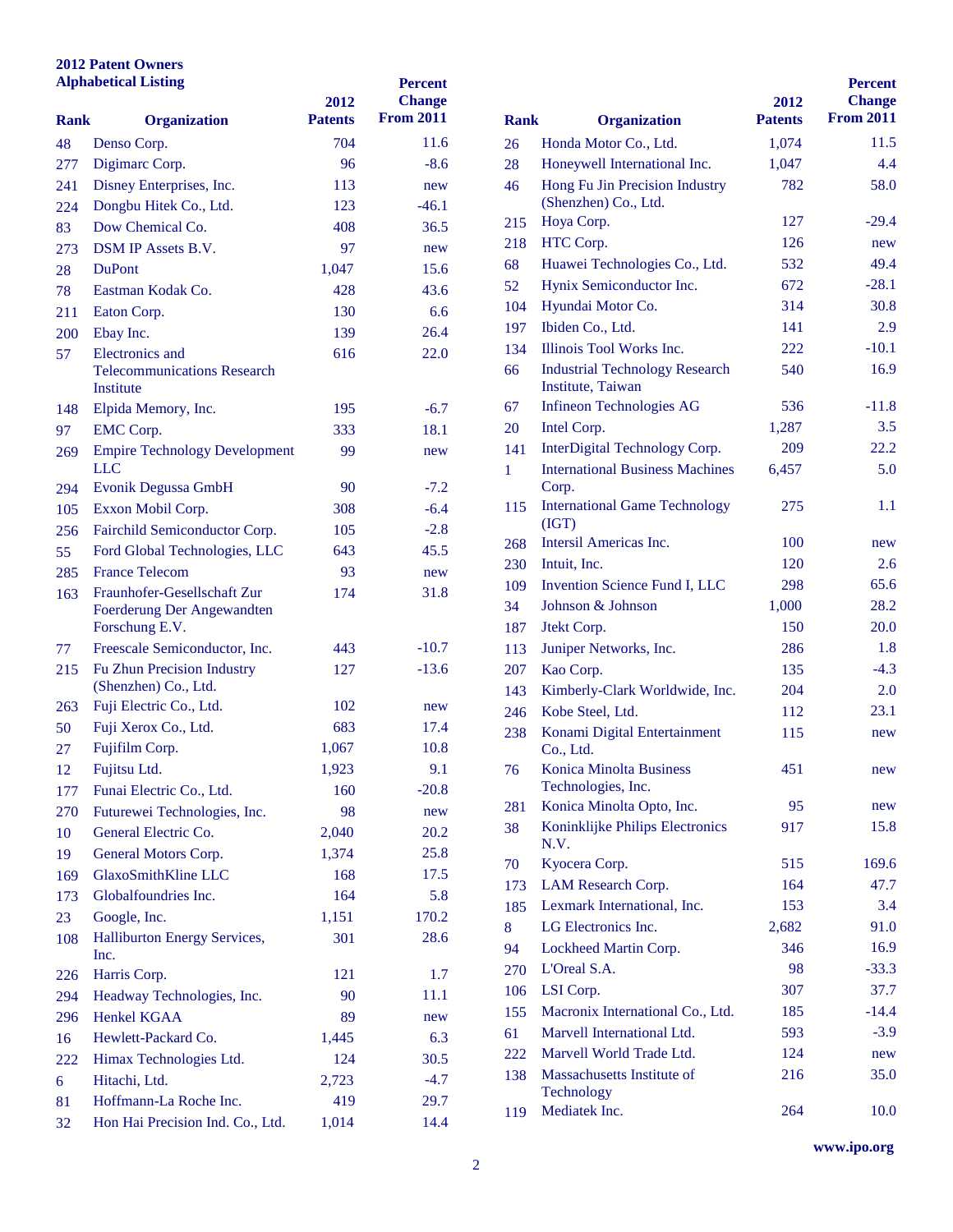#### **Patent Owners Alphabetical Listing**

| <b>Alphabetical Listing</b> |                                      | 2012           | <b>Percent</b><br><b>Change</b> |                |                                                     |
|-----------------------------|--------------------------------------|----------------|---------------------------------|----------------|-----------------------------------------------------|
| <b>Rank</b>                 | <b>Organization</b>                  | <b>Patents</b> | <b>From 2011</b>                | <b>Rank</b>    | <b>Organization</b>                                 |
| 42                          | Medtronic Inc.                       | 854            | 2.5                             | 158            | Rambus, Inc.                                        |
| 114                         | Merck & Co., Inc.                    | 276            | $-8.6$                          | 84             | Raytheon Co.                                        |
| 214                         | <b>Merck Patent GmbH</b>             | 129            | $-1.5$                          | 202            | <b>Realtek Semiconductor</b>                        |
| 39                          | Micron Technology, Inc.              | 913            | $-4.5$                          | 164            | Red Hat, Inc.                                       |
| $\tau$                      | Microsoft Corp.                      | 2,704          | 14.1                            | 31             | <b>Renesas Electronics Co</b>                       |
| 49                          | Mitsubishi Denki K.K.                | 691            | 14.2                            | 35             | <b>Research In Motion Ltd</b>                       |
| 262                         | Mitsubishi Electric Research         | 104            | new                             | 17             | Ricoh Co., Ltd.                                     |
|                             | Laboratories, Inc.                   |                |                                 | 47             | <b>Robert Bosch GmbH</b>                            |
| 131                         | Mitsubishi Heavy Industries,<br>Ltd. | 224            | 58.9                            | 192            | Rockstar Bidco L.P.                                 |
| 102                         | Monsanto Technology, LLC             | 318            | 35.9                            | 230            | <b>Rockwell Automation</b>                          |
| 142                         | Motorola Solutions, Inc.             | 205            | 118.1                           |                | Technologies, Inc.                                  |
| 99                          | Motorola-Mobility, Inc.              | 323            | 9.1                             | 254            | Rockwell Collins, Inc.                              |
| 288                         | MStar Semiconductor, Inc.            | 92             | new                             | 167            | Rohm Co., Ltd.                                      |
| 117                         | Murata Manufacturing Co., Ltd.       | 267            | 42.8                            | 121            | <b>Rolls-Royce PLC</b>                              |
|                             | National Semiconductor Corp.         | 98             | $-43.0$                         | 296            | Sabic Innovative Plastic                            |
| 270                         | <b>National Taiwan University</b>    | 122            | 34.1                            | 183            | Saint-Gobain                                        |
| 225                         | NEC Corp.                            |                | 32.2                            | 127            | Samsung Display Co., I                              |
| 30                          |                                      | 1,044          | $-9.2$                          | 90             | <b>Samsung Electro-Mech</b>                         |
| 161                         | Netapp, Inc.                         | 177<br>121     | $-4.7$                          |                | Ltd.                                                |
| 226                         | NGK Insulators Ltd.                  |                |                                 | $\overline{2}$ | <b>Samsung Electronics Co</b>                       |
| 251                         | NGK Spark Plug Co., Ltd.             | 110            | new                             | 120            | <b>Samsung Mobile Displa</b><br>Ltd.                |
| 132                         | Nike, Inc.                           | 223            | 26.7                            | 109            | Samsung SDI Co., Ltd.                               |
| 95                          | Nikon Corp.                          | 340            | 14.9                            | 288            | Sandia Corp.                                        |
| 202                         | Nintendo Co., Ltd.                   | 137            | 50.5                            | 162            | Sandisk Technologies I                              |
| 124                         | Nissan Motor Co., Ltd.               | 244            | 28.4                            | 134            | Sanofi-Aventis                                      |
| 126                         | Nitto Denko Corp.                    | 238            | 27.3                            | 74             | Sanyo Electric Co., Ltd                             |
| 60                          | Nokia Corp.                          | 605            | 3.4                             | 59             | <b>SAP AG</b>                                       |
| 103                         | <b>Novartis AG</b>                   | 317            | 65.1                            | 125            | Schaeffler Technologie                              |
| 277                         | Novatek Microelectronics Corp.       | 96             | new                             |                | Co. KG                                              |
| 187                         | NTN Corp.                            | 150            | 30.4                            | 62             | Schlumberger Technolo                               |
| 93                          | NTT Docomo, Inc.                     | 348            | 29.4                            | 89             | Seagate Technology, Ll                              |
| 226                         | Nuance Communications, Inc.          | 121            | 17.5                            | 15             | Seiko Epson Corp.                                   |
| 117                         | Nvidia Corp.                         | 267            | 1.1                             | 179            | Seiko Instruments Inc.                              |
| 107                         | NXP B.V.                             | 306            | $-4.1$                          | 215            | <b>Semiconductor Compor</b>                         |
| 291                         | OKI Electric Industry Co., Ltd.      | 91             | $-42.0$                         |                | Industries, LLC                                     |
| 300                         | Oki Semiconductor Co., Ltd.          | 88             | new                             | 41             | <b>Semiconductor Energy</b>                         |
| 154                         | Okidata Corp.                        | 186            | 47.6                            |                | Co., Ltd.                                           |
| 53                          | Olympus Corp.                        | 659            | 26.0                            | 25             | Sharp Corp.                                         |
| 285                         | Omnivision Technologies Inc.         | 93             | new                             | 168            | Sharp Laboratories of A                             |
| 291                         | Omron Corp.                          | 91             | new                             |                | Inc.                                                |
| 37                          | Oracle Corp.                         | 919            | $-6.4$                          | 209            | Shell Oil Co.                                       |
| 194                         | Pacesetter, Inc.                     | 143            | 24.3                            | 136            | <b>Shenzhen Futaihong Pro</b><br>Industry Co., Ltd. |
| 5                           | Panasonic Corp.                      | 2,829          | 5.2                             | 256            | Shimadzu Corp.                                      |
| 181                         | Pfizer Inc.                          | 156            | 2.0                             | 170            | Shin Etsu Chemical Co.                              |
| 236                         | Pioneer Corp.                        | 116            | $-27.0$                         | 256            | Shinko Electric Industri                            |
| 273                         | Porsche AG                           | 97             | 22.8                            |                | Ltd.                                                |
| 73                          | Procter & Gamble Co.                 | 484            | 48.0                            | 235            | Showa Denko K.K.                                    |
| 14                          | Qualcomm, Inc.                       | 1,471          | 39.4                            |                |                                                     |

| <b>Rank</b> | <b>Organization</b>                                       | 2012<br><b>Patents</b> | <b>Percent</b><br><b>Change</b><br><b>From 2011</b> |
|-------------|-----------------------------------------------------------|------------------------|-----------------------------------------------------|
| 158         | Rambus, Inc.                                              | 181                    | 98.9                                                |
| 84          | Raytheon Co.                                              | 401                    | 24.9                                                |
| 202         | Realtek Semiconductor Corp.                               | 137                    | 31.7                                                |
| 164         | Red Hat, Inc.                                             | 172                    | 65.4                                                |
| 31          | Renesas Electronics Corp.                                 | 1,024                  | 4.1                                                 |
| 35          | Research In Motion Ltd.                                   | 986                    | 48.7                                                |
| 17          | Ricoh Co., Ltd.                                           | 1,407                  | 12.9                                                |
| 47          | <b>Robert Bosch GmbH</b>                                  | 743                    | 20.8                                                |
| 192         | Rockstar Bidco L.P.                                       | 148                    | new                                                 |
| 230         | <b>Rockwell Automation</b>                                | 120                    | $-20.0$                                             |
|             | Technologies, Inc.                                        |                        |                                                     |
| 254         | Rockwell Collins, Inc.                                    | 106                    | 8.2                                                 |
| 167         | Rohm Co., Ltd.                                            | 171                    | $-17.8$                                             |
| 121         | <b>Rolls-Royce PLC</b>                                    | 252                    | 108.3                                               |
| 296         | Sabic Innovative Plastics, IP BV                          | 89                     | 2.3                                                 |
| 183         | Saint-Gobain                                              | 155                    | new                                                 |
| 127         | Samsung Display Co., Ltd.                                 | 237                    | new                                                 |
| 90          | Samsung Electro-Mechanics Co.,<br>Ltd.                    | 357                    | 22.3                                                |
| 2           | Samsung Electronics Co., Ltd.                             | 5,043                  | 3.6                                                 |
| 120         | Samsung Mobile Display Co.,<br>Ltd.                       | 253                    | $-39.5$                                             |
| 109         | Samsung SDI Co., Ltd.                                     | 298                    | $-16.5$                                             |
| 288         | Sandia Corp.                                              | 92                     | new                                                 |
| 162         | Sandisk Technologies Inc.                                 | 175                    | $-49.7$                                             |
| 134         | Sanofi-Aventis                                            | 222                    | 9.9                                                 |
| 74          | Sanyo Electric Co., Ltd.                                  | 462                    | $-1.9$                                              |
| 59          | <b>SAP AG</b>                                             | 606                    | 11.2                                                |
| 125         | Schaeffler Technologies AG &<br>Co. KG                    | 242                    | 36.7                                                |
| 62          | Schlumberger Technology Corp.                             | 588                    | $-5.6$                                              |
| 89          | Seagate Technology, LLC                                   | 363                    | 11.0                                                |
| 15          | Seiko Epson Corp.                                         | 1,454                  | $-4.7$                                              |
| 179         | Seiko Instruments Inc.                                    | 159                    | 22.3                                                |
| 215         | <b>Semiconductor Components</b><br>Industries, LLC        | 127                    | 27.0                                                |
| 41          | <b>Semiconductor Energy Laboratory</b><br>Co., Ltd.       | 861                    | 13.1                                                |
| 25          | Sharp Corp.                                               | 1,097                  | 27.9                                                |
| 168         | Sharp Laboratories of America,<br>Inc.                    | 170                    | $-13.7$                                             |
| 209         | Shell Oil Co.                                             | 134                    | 5.5                                                 |
| 136         | <b>Shenzhen Futaihong Precision</b><br>Industry Co., Ltd. | 219                    | 92.1                                                |
| 256         | Shimadzu Corp.                                            | 105                    | new                                                 |
| 170         | Shin Etsu Chemical Co., Ltd.                              | 167                    | 16.8                                                |
| 256         | Shinko Electric Industries Co.,<br>Ltd.                   | 105                    | 1.0                                                 |
| 235         | Showa Denko K.K.                                          | 117                    | $-7.1$                                              |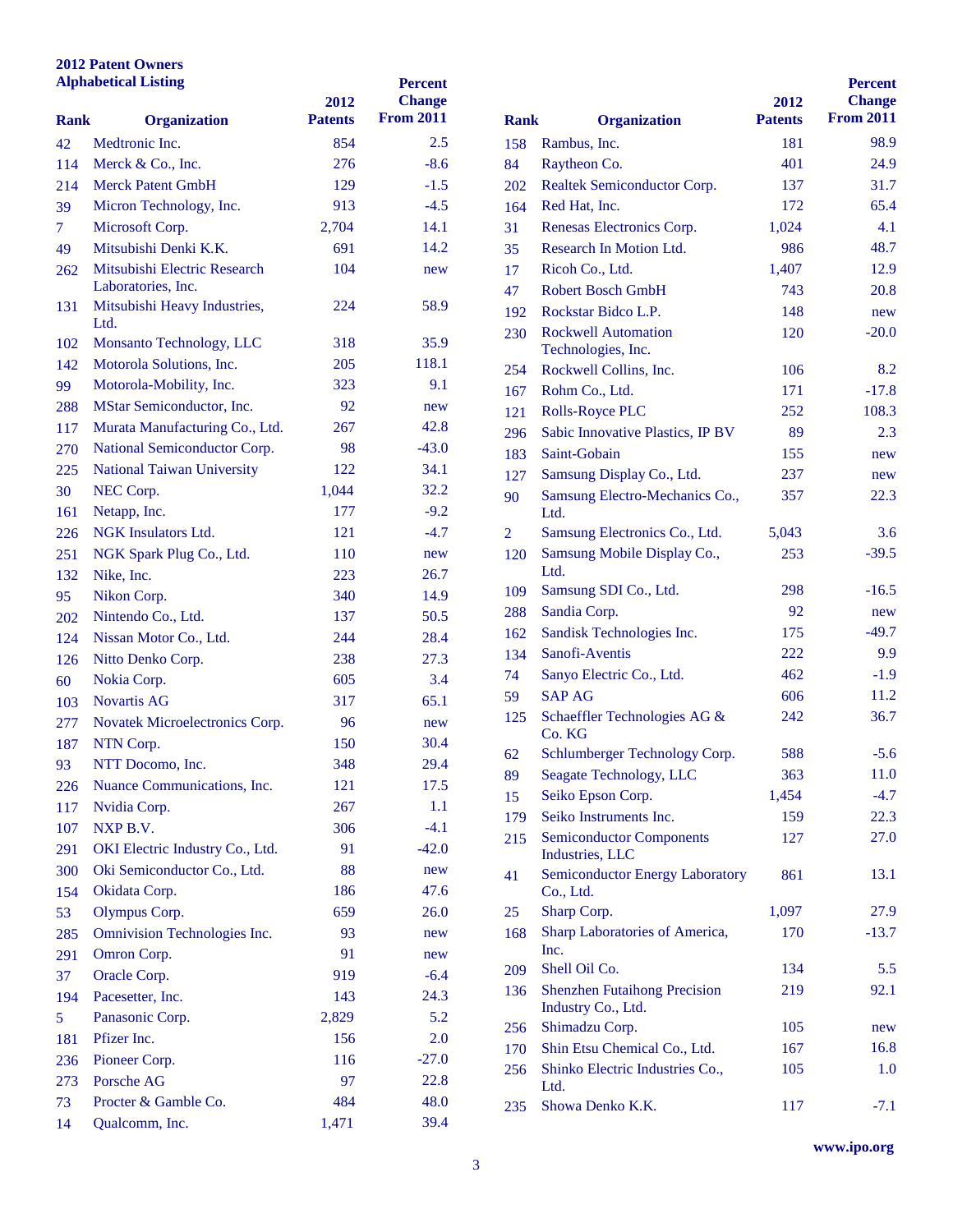| <b>Alphabetical Listing</b> |                                                                               | 2012           | <b>Percent</b><br><b>Change</b> |             |                               |
|-----------------------------|-------------------------------------------------------------------------------|----------------|---------------------------------|-------------|-------------------------------|
| <b>Rank</b>                 | <b>Organization</b>                                                           | <b>Patents</b> | <b>From 2011</b>                | <b>Rank</b> | <b>Organization</b>           |
| 11                          | Siemens Corp.                                                                 | 2,000          | 17.8                            | 273         | <b>University of Michigan</b> |
| 150                         | Silverbrook Research Pty. Ltd.                                                | 189            | $-76.7$                         | 197         | <b>University of Texas</b>    |
| 196                         | Societe Nationale d'Etude et de                                               | 142            | 30.3                            | 74          | Verizon Communicatio          |
|                             | <b>Construction de Moteurs</b>                                                |                |                                 | 277         | <b>Vertex Pharmaceuticals</b> |
|                             | d'Aviation                                                                    |                |                                 | 254         | VMware, Inc.                  |
| 3                           | Sony Corp.                                                                    | 3,608          | 59.3                            | 64          | <b>Western Digital Techno</b> |
| 241                         | <b>Spansion LLC</b>                                                           | 113            | $-26.6$                         |             | Inc.                          |
| 58                          | Sprint Corp.                                                                  | 613            | 37.8                            | 201         | Whirlpool Corp.               |
| 157                         | <b>Stanford University</b>                                                    | 182            | 19.0                            | 183         | Wisconsin Alumni Rese         |
| 170                         | Stanley Black & Decker, Inc.                                                  | 167            | $-0.6$                          |             | Foundation                    |
| 128                         | Stats Chippac Ltd.                                                            | 236            | 8.3                             | 140         | WMS Gaming, Inc.              |
| 71                          | STMicroelectronics, Inc.                                                      | 499            | $-13.5$                         | 21          | Xerox Corp.                   |
| 143                         | Sumitomo Chemical Co., Ltd.                                                   | 204            | 12.7                            | 130         | Xilinx, Inc.                  |
| 152                         | Sumitomo Electric Industries,                                                 | 188            | 0.0                             | 116         | Yahoo, Inc.                   |
|                             | Ltd.                                                                          |                |                                 | 159         | Yamaha Corp.                  |
| 291                         | Sumitomo Wiring Systems, Ltd.                                                 | 91             | new                             | 150         | Yamaha Motor Co., Ltd         |
| 85                          | Symantec Corp.                                                                | 394            | 33.6                            | 256         | Yazaki Corp.                  |
| 234                         | Symbol Technologies, Inc.                                                     | 118            | 14.6                            | 145         | ZF Friedrichshafen, AC        |
| 197                         | Synopsys Inc.                                                                 | 141            | 0.7                             | 265         | ZTE Corp.                     |
| 54                          | <b>Taiwan Semiconductor</b><br>Manufacturing Co., Ltd.                        | 649            | 47.8                            |             |                               |
| 111                         | TDK Corp.                                                                     | 295            | $-11.7$                         |             |                               |
| 87                          | <b>TE Connectivity</b>                                                        | 381            | $-10.1$                         |             |                               |
| 44                          | Telefonaktiebolaget LM<br>Ericsson                                            | 843            | 59.1                            |             |                               |
| 220                         | Tessera Technologies, Inc.                                                    | 125            | 48.8                            |             |                               |
| 42                          | Texas Instruments, Inc.                                                       | 854            | 8.1                             |             |                               |
| 153                         | <b>Thales</b>                                                                 | 187            | 81.6                            |             |                               |
| 256                         | The Math Works, Inc.                                                          | 105            | 6.1                             |             |                               |
| 96                          | Thomson Licensing S.A.                                                        | 335            | 25.0                            |             |                               |
| 79                          | Tokyo Electron Ltd.                                                           | 421            | $-7.7$                          |             |                               |
| 296                         | Toray Industries Inc.                                                         | 89             | new                             |             |                               |
| 9                           | Toshiba Corp.                                                                 | 2,601          | $-2.4$                          |             |                               |
| 13                          | Toyota Jidosha K.K.                                                           | 1,491          | 30.8                            |             |                               |
| 190                         | <b>Tsinghua University</b>                                                    | 149            | 43.3                            |             |                               |
| 202                         | United Microelectronics Corp.                                                 | 137            | 16.1                            |             |                               |
| 236                         | <b>United Services Automobile</b><br><b>Association (USAA)</b>                | 116            | 13.7                            |             |                               |
| 164                         | United States of America, Army                                                | 172            | 34.4                            |             |                               |
| 210                         | United States of America,<br>Department of Health & Human<br><b>Services</b>  | 131            | $-13.8$                         |             |                               |
| 256                         | United States of America,<br>National Aeronautics and Space<br>Administration | 105            | $-1.9$                          |             |                               |
| 92                          | United States of America, Navy                                                | 355            | 14.1                            |             |                               |
| 40                          | United Technologies Corp.                                                     | 896            | 52.4                            |             |                               |
| 220                         | Universal Entertainment Corp.                                                 | 125            | new                             |             |                               |
| 90                          | University of California, The<br>Regents of                                   | 357            | 10.5                            |             |                               |

|             |                                         |                | <b>Percent</b>   |
|-------------|-----------------------------------------|----------------|------------------|
|             |                                         | 2012           | <b>Change</b>    |
| <b>Rank</b> | <b>Organization</b>                     | <b>Patents</b> | <b>From 2011</b> |
| 273         | University of Michigan                  | 97             | 22.8             |
| 197         | University of Texas                     | 141            | 12.8             |
| 74          | <b>Verizon Communications Inc.</b>      | 462            | 74.3             |
| 277         | Vertex Pharmaceuticals, Inc.            | 96             | new              |
| 254         | VMware, Inc.                            | 106            | new              |
| 64          | Western Digital Technologies,<br>Inc.   | 556            | 546.5            |
| 201         | Whirlpool Corp.                         | 138            | $-2.8$           |
| 183         | Wisconsin Alumni Research<br>Foundation | 155            | 7.6              |
| 140         | WMS Gaming, Inc.                        | 210            | new              |
| 21          | Xerox Corp.                             | 1,213          | 18.1             |
| 130         | Xilinx, Inc.                            | 232            | 10.5             |
| 116         | Yahoo, Inc.                             | 270            | $-18.7$          |
| 159         | Yamaha Corp.                            | 179            | $-7.7$           |
| 150         | Yamaha Motor Co., Ltd.                  | 189            | 3.3              |
| 256         | Yazaki Corp.                            | 105            | $-2.8$           |
| 145         | ZF Friedrichshafen, AG                  | 197            | 40.7             |
| 265         | ZTE Corp.                               | 101            | new              |